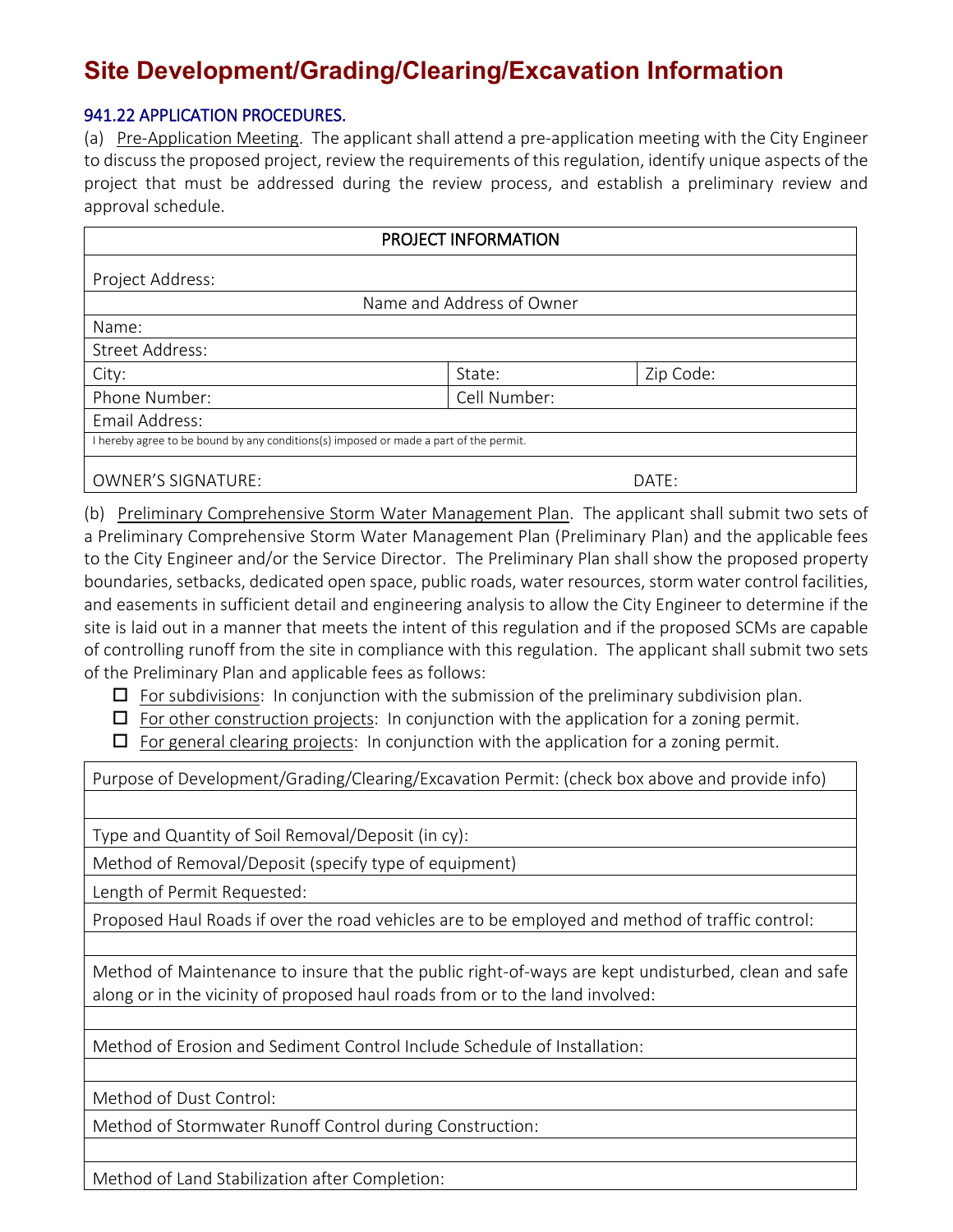(c) Final Comprehensive Storm Water Management Plan. The applicant shall submit two sets of a Final Comprehensive Storm Water Management Plan (Final Plan) and the applicable fees to the City Engineer and/or the Service Director in conjunction with the submittal of the final plat, improvement plans, or application for a building or zoning permit for the site. The Final Plan shall meet the requirements of Section [941.24](http://library.amlegal.com/nxt/gateway.dll?f=jumplink$jumplink_x=Advanced$jumplink_vpc=first$jumplink_xsl=querylink.xsl$jumplink_sel=title;path;content-type;home-title;item-bookmark$jumplink_d=ohio(painesville_oh)$jumplink_q=%5bfield%20folio-destination-name:%27941.24%27%5d$jumplink_md=target-id=JD_941.24) and shall be approved by the City Engineer prior to approval of the final plat and/or before issuance of a building permit by the Chief Building Official.

(d) Review and Comment. The City Engineer and/or the Service Director shall review the Preliminary and Final Plans submitted, and shall approve or return for revisions with comments and recommendations for revisions. A Preliminary or Final Plan rejected because of deficiencies shall receive a narrative report stating specific problems and the procedures for filing a revised Preliminary or Final Plan.

(e) Approval(s) Necessary. Land-clearing and soil-disturbing activities shall not begin and zoning and/or building permits shall not be issued without an approved Comprehensive Storm Water Management Plan.

 $\square$  Zoning Approval \_\_\_\_\_\_\_\_\_\_\_\_\_\_  $\square$  Building Department Approval \_\_

(f) Valid for Two Years. Approvals issued in accordance with this regulation shall remain valid for two years from the date of approval.

### 941.11 PERMITS AND PLAN REVIEW PROCESS.

(a) Permits. It shall be unlawful for any person or organization to construct, enlarge, alter, repair, relocate, or demolish a storm sewer, natural watercourse, or other drainage facilities without first filing an application and obtaining a proper permit from the City Inspection Services Department and paying the prescribed fee.

#### Permits are required and may be granted for the following improvement categories:

- $\Box$  Connection into the public storm water system.
- $\Box$  Improvements that are or will become public facilities.
- $\Box$  Improvements within dedicated but unimproved street rights-of-way.
- $\Box$  Improvements that require retention or detention facilities.

#### PROJECT INFORMATION

| Project Address:                                                                      |              |           |  |
|---------------------------------------------------------------------------------------|--------------|-----------|--|
| Name and Address of Contractor:                                                       |              |           |  |
| Company Name:                                                                         |              |           |  |
| Contact Person:                                                                       |              |           |  |
| Street Address:                                                                       |              |           |  |
| City:                                                                                 | State:       | Zip Code: |  |
| Phone Number:                                                                         | Cell Number: |           |  |
| Email Address:                                                                        |              |           |  |
| I hereby agree to be bound by any conditions(s) imposed or made a part of the permit. |              |           |  |
| APPLICANT'S SIGNATURE:                                                                | DATE:        |           |  |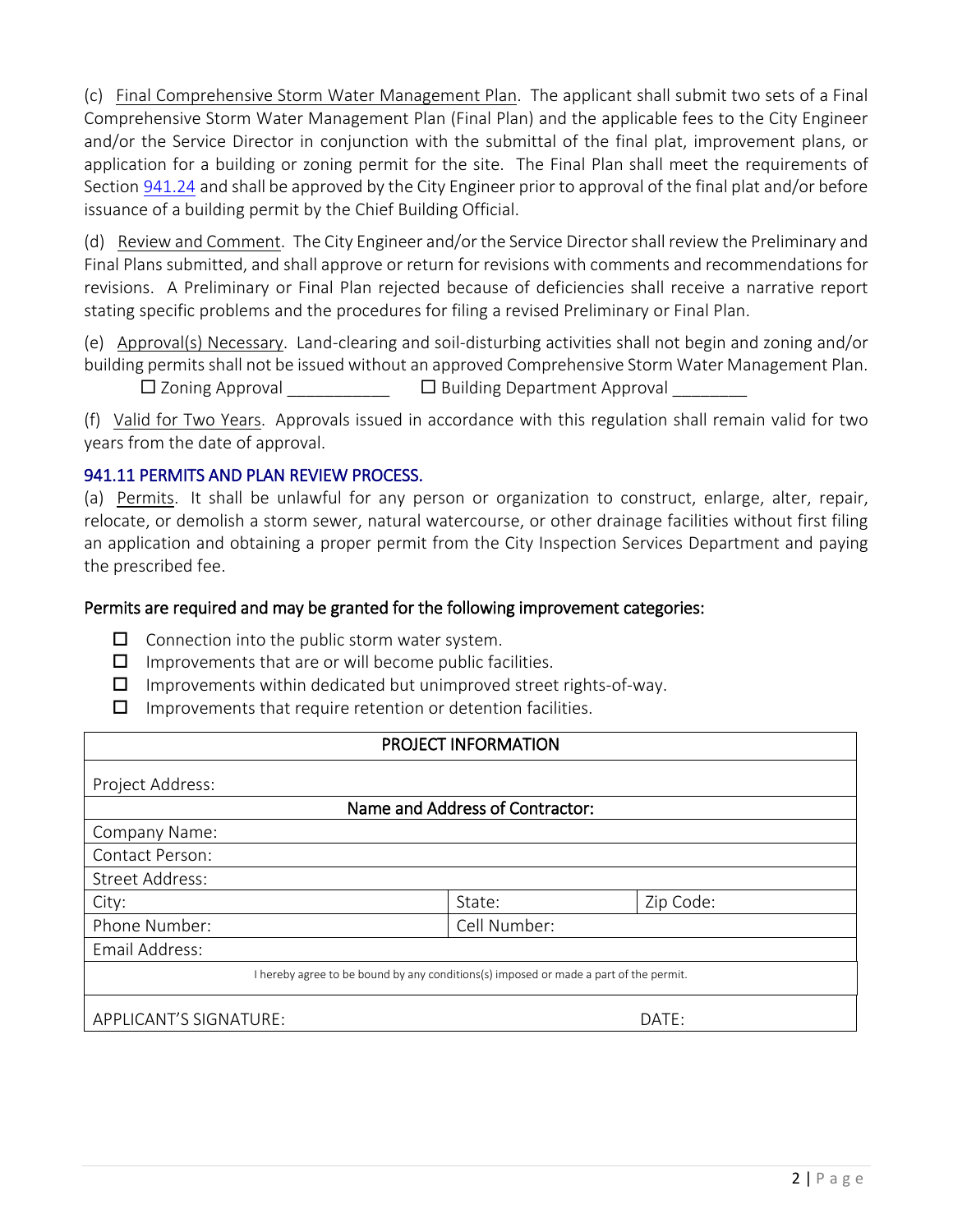(b) Plan Review. Plans for all improvements made within the City that require storm water facilities and/or changes or alterations to existing storm water facilities must be submitted to the City Inspection Services Department for review and approval. All improvements must conform to this chapter; the City's Design Standards, [Chapter 1113](http://library.amlegal.com/nxt/gateway.dll?f=jumplink$jumplink_x=Advanced$jumplink_vpc=first$jumplink_xsl=querylink.xsl$jumplink_sel=title;path;content-type;home-title;item-bookmark$jumplink_d=ohio(painesville_oh)$jumplink_q=%5bfield%20folio-destination-name:%27Chapter%201113%27%5d$jumplink_md=target-id=JD_Chapter1113) ; and Improvements, [Chapter 1115](http://library.amlegal.com/nxt/gateway.dll?f=jumplink$jumplink_x=Advanced$jumplink_vpc=first$jumplink_xsl=querylink.xsl$jumplink_sel=title;path;content-type;home-title;item-bookmark$jumplink_d=ohio(painesville_oh)$jumplink_q=%5bfield%20folio-destination-name:%27Chapter%201115%27%5d$jumplink_md=target-id=JD_Chapter1115) ; and the storm water master plan. No permit shall be issued until a plan is approved, or the need for a permit is waived, by the City Engineer, Service Director, or City Manager.

All applications for permits shall be accompanied by plans and specifications as required by the City Inspection Services Department. In addition to the plans and specifications, the applicant shall provide all statements, calculations, drawings, and other supporting data regarding the manner in which storm water runoff from the project site on the proposed development area will be controlled.

Every development shall be provided with a storm water system capable of handling storm water flowing onto the development site from other areas as well as storm water from the site itself. The drainage system shall be designed to discharge into a watercourse, drainage channel, or other existing storm water facility without producing any adverse effect on adjacent or downstream properties.

A storm sewer shall be constructed when the storm water flow from the tributary area, as determined by the City Engineer or Service Director, is a hazard to adjoining property.

The storm water drainage system shall not be combined with any part of the sanitary sewer system, nor shall sanitary water be discharged thereto.

(c) Permit Review. It shall be the duty of the City Engineer or Service Director, or their designee, to examine the application as described in the plan review process. If the examination reveals no objections to the proposed plan and it appears that the proposed work will be in compliance with the master plan, codes, laws, and ordinances applicable thereto and the proposed construction or work will be in conformance with this code, such application shall be approved and a permit issued, as soon as practicable, for the proposed work. If the examination reveals otherwise, such application shall be rejected and the findings shall be communicated in writing to the applicant.

(d) Permit Fees. The owner/developer shall pay a permit fee and an inspection fee as detailed herein for all storm water facilities to be constructed. These fees shall be determined by the City Engineer or Service Director, or their designee, in accordance with Section [1149.01](http://library.amlegal.com/nxt/gateway.dll?f=jumplink$jumplink_x=Advanced$jumplink_vpc=first$jumplink_xsl=querylink.xsl$jumplink_sel=title;path;content-type;home-title;item-bookmark$jumplink_d=ohio(painesville_oh)$jumplink_q=%5bfield%20folio-destination-name:%271149.01%27%5d$jumplink_md=target-id=JD_1149.01) (a)(3), and the sewer construction permit fee of ten dollars (\$10.00) plus five dollars (\$5.00) per 100 feet of pipe.

1149.01 (a) (3) *Plan review, supervision and inspections: A fee equivalent to four hundred dollars (\$400.00) plus two percent (2%) of the estimated construction cost of the proposed site improvements shall be paid to cover the cost of plan reviews and supervision and inspection of the construction. The minimum fee shall be five hundred dollars (\$500.00). If the City utilizes a private consultant for plan review, supervision, and inspections, the actual fee for such plan review, supervision, and inspection shall be actual invoice plus five percent (5%).*

(e) Permit Revoked. The City Engineer or Service Director may revoke the permit or stop work for any of the following reasons:

- $\Box$  Whenever there is a violation of any provision of this code, any ordinance of the City, or statute of the State of Ohio relating to the project.
- $\Box$  Whenever the continuance of any work becomes dangerous to life or property.
- $\Box$  Whenever there is a violation of any condition on which the issuance of the permit was based.
- $\Box$  Whenever, in the opinion of the City Engineer or Service Director or his or her authorized agent, the person having charge of the work is incompetent.